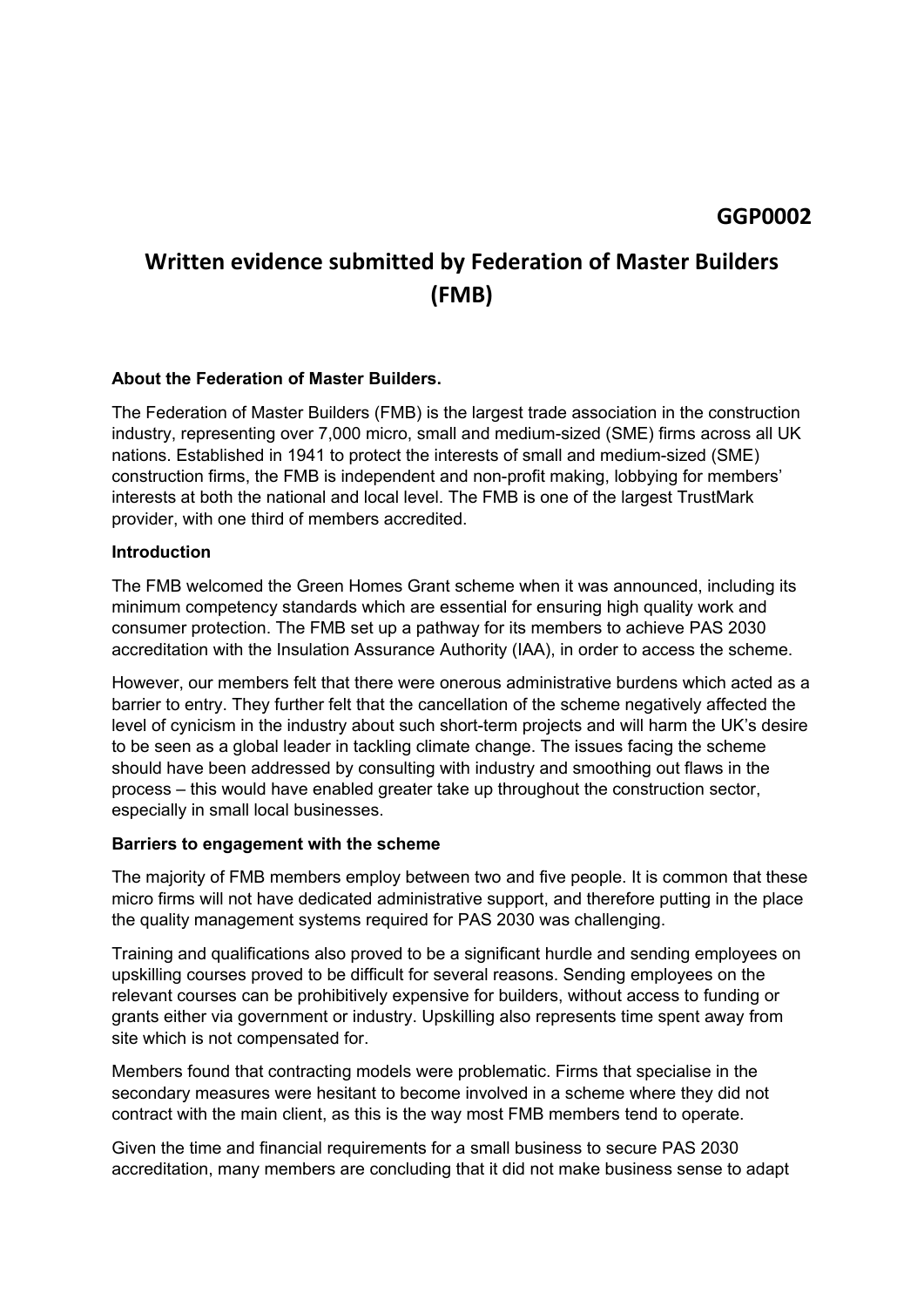for a one-year scheme, especially because many in the repair and maintenance sector experience high workloads.

Members also noted a lack of clear guidance on how to operate under the scheme. There were several bodies each responsible for delivery of different elements. Members would have found it easier for them to utilise a single organisation with responsibility for advising on the scheme from end to end. Even once businesses were certified and fully committed to the scheme there were no clear next steps for them to take. It would be an important lesson for any future scheme to avoid a 'patchwork quilt' effect.

#### **Engagement with Green Homes Grant scheme**

The FMB set up a partnership with the Insulation Assurance Authority (IAA) for members to achieve PAS2030 accreditation with support and guidance, the qualification needed to become an accredited installer on the scheme.

306 FMB members registered an interest in working with the IAA. 149 spoke to the IAA about what was required and gathering information about the scheme; 14 were in the process of being assessed and audited; and three had successfully achieved PAS and access to the scheme by the time it closed. These numbers bring to stark focus the sheer difficulty for small builders in progressing through the scheme's hurdles, inevitably resulting in a small take up. Members told us that a simple and long-term scheme was needed to boost engagement.

#### **Impact of the scheme's cancellation on small firms**

Loss of invested time and money – of the three member companies that had achieved PAS by the end of March, two reported that the process had cost them £9,000 and many hours of unpaid time investing in training, putting quality management systems in place, securing PI insurance, and the fees attached to the ongoing lodgement of data.

Redundancies – FMB members made redundant the extra members of staff that they had recruited in anticipation of the increased enquiries and volume of work.

Losing capacity for retrofit in the industry – to maintain PAS, builders must secure the relevant work that demonstrates their competence in the accredited skills. They must also find clients who are willing to pay a premium for work completed to PAS standards. Without a successor scheme, the industry risks losing the capacity it has built up.

Damaged reputation – leaving only three days between the announcement of the intended cancellation of the scheme, and its closure meant it was difficult for builders to follow-up with all the clients that they had promised quotes to. Therefore, some clients were let down and unable to benefit from the scheme. As builders rely on their reputation in the community to win work, this risks damaging their pipeline of work in the longer-term.

Successive schemes are not accessible to SMEs – the business model and size of FMB members in the repair, maintenance and improvement (RMI) sector means they are not in the main connected with local authorities nor housing associations to deliver retrofit. Government assumptions that these firms would continue to benefit from the continuation of the parallel schemes to the GHG operating in the social sector, were incorrect.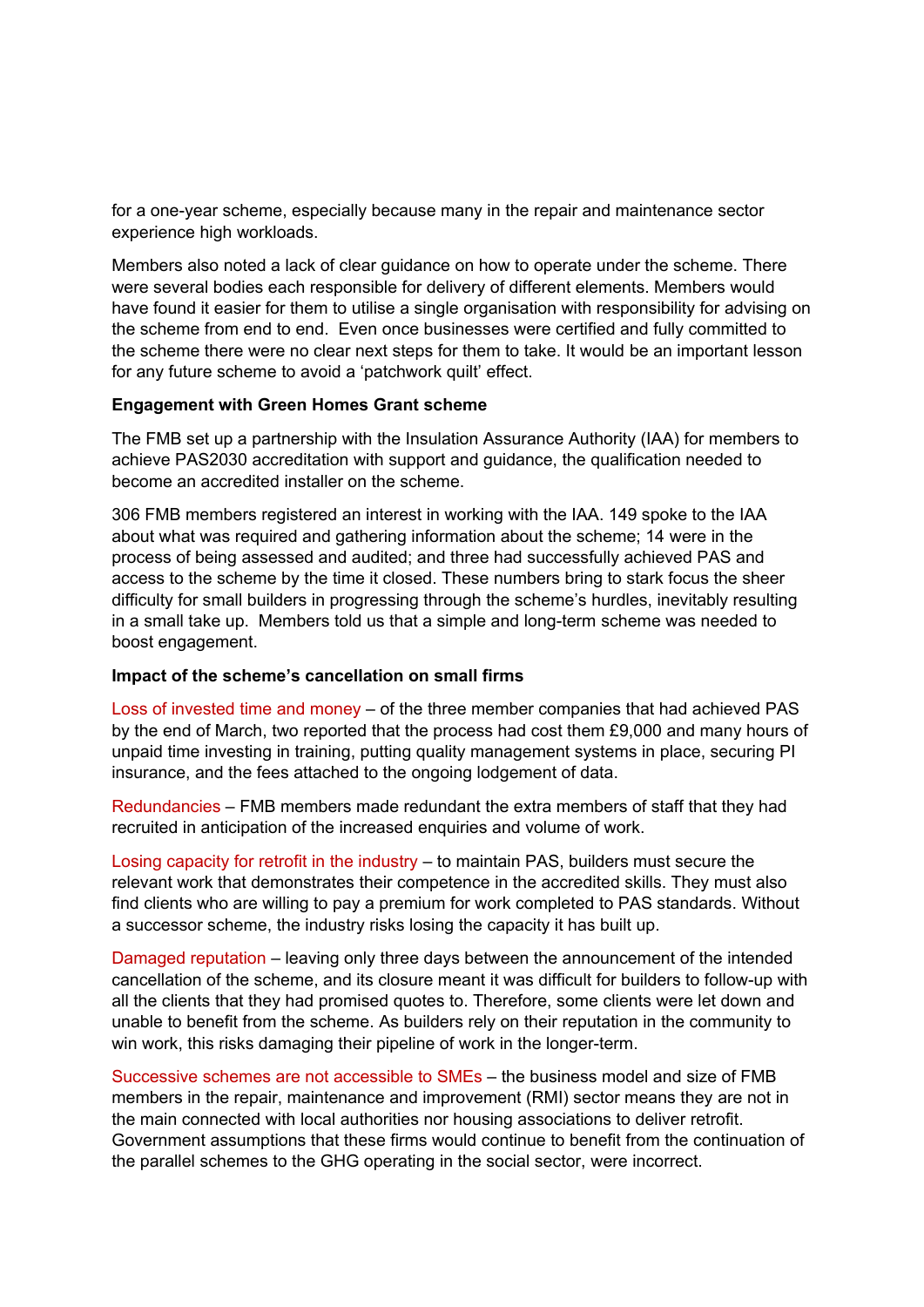## **The scale of the retrofit challenge**

We asked FMB members what they saw as the greatest challenges facing the sector in achieving energy efficiency. The majority noted that there was a lack of a clear pipeline of retrofit work that would incentivise builders to upskill their workforce. The three other major factors were a lack of capacity and skills to deliver projects; a lack of finance for consumers; and a general lack of consumer awareness which discourages them to improve their homes.

Without the ability to create a retrofit strategy the UK will not meet its legally binding carbon emissions targets if it does not address fully address the impact of our homes on the climate. We have 28 million homes in the UK, many of which are energy inefficient homes in need of retrofitting. According to government data<sup>1</sup> this includes eight million lofts that need insulating, five million uninsulated cavity walls, and 20 million uninsulated floors that need upgrading if we are to reach these targets.

## **The way forward - a National Retrofit Strategy**

We suggest a long-term retrofit strategy is required to correct market failure and would go some way for industry, consumers, and private investors to regain confidence in green initiatives, all of which are vital to the success of retrofit. The FMB has been working within the Construction Leadership Council (CLC) to lead the development of a National Retrofit Strategy<sup>2</sup> that can deliver retrofit at the scale needed to achieve the UK's transition to net zero. This strategy now has the backing of more than 50 organisations in construction and beyond.

## <span id="page-2-0"></span>**Economic benefit**[2](#page-2-0) **:**

- A National Retrofit Strategy could generate 100,000 new, green jobs in the next four years, and 500,000 new jobs over 20 years.
- In this Parliament, the required investment from Government of £5.3bn unlocks £11.4bn of private capital and generates additional GDP growth of £12.4bn.
- Productivity improvements for the building industry, through greater use of technology, and the integral role of innovation and research in the delivery model.

#### **Health and social benefits**[2](#page-2-0) **:**

- A National Retrofit Strategy could save the NHS £1.4 billion in the first four years by improving the quality of homes and tackling issues of damp and cold.
- Tackle fuel poverty with £436 energy bill saving per household on average by the end of the programme.

#### **Environmental benefits**[2](#page-2-0) **:**

Retrofitting our homes would save 84.9Mt carbon emissions by 2040.

<sup>1</sup> Energy efficiency: building towards net zero,

https://publications.parliament.uk/pa/cm201719/cmselect/cmbeis/1730/173004.htm

<sup>&</sup>lt;sup>2</sup> Construction Leadership Council: Greening Our Existing Homes National Retrofit Strategy,

https://www.constructionleadershipcouncil.co.uk/wp-content/uploads/2021/05/Construction-Leadership-Council-National-Retrofit-Strategy-Version-2.pdf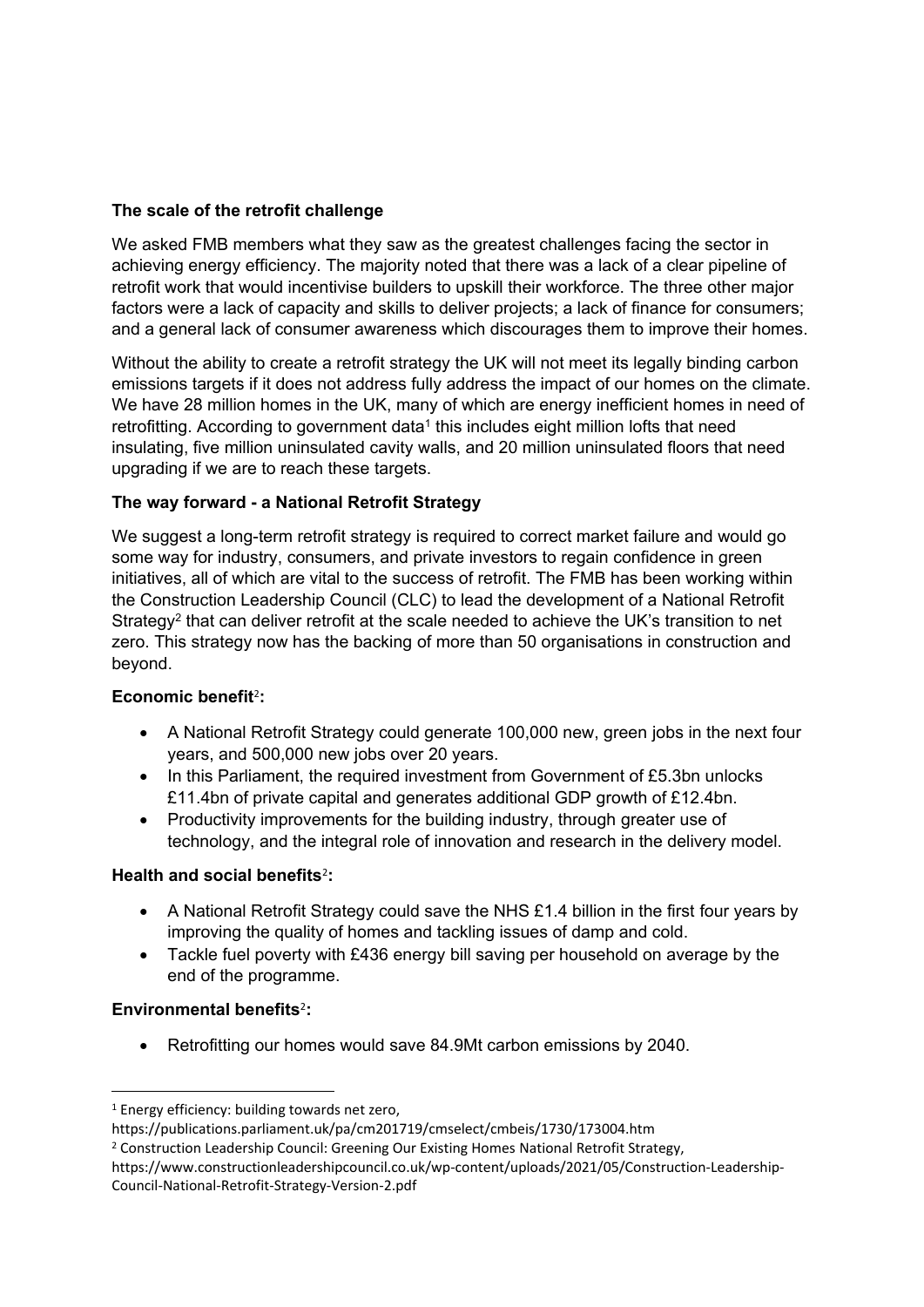Demand reduction through appropriate retrofit, reduces the early peak of demand for grid decarbonisation over the next decade.

### **The delivery model:**

Our model proposes eight interlocking components: leadership and communication; performance standards; finance and grants; training and accreditation; materials and equipment; creation of customer demand; compliance and quality; and innovation and research. We need each of these eight components in place for the strategy to be a success. We argue for a Retrofit Delivery Agency to oversee and coordinate regional and local delivery, providing long-term stability and leadership.

Key deliverables will be:

- 1. A 'property passport' for each home, setting out the measures needed to retrofit the home and the associated costs, taking a whole house approach. Allowing consumers to include sequential retrofit measures while doing other general home improvement works.
- 2. Establishing the right qualifications and training to ensure that all construction professionals have the latest knowledge of retrofit building techniques.
- 3. Local delivery programmes to mobilise the development of supply chains, bringing together relevant actors to find local solutions.

#### **Conclusion**

The scrapping of the Green Homes Grant scheme sent the wrong message to consumers and builders alike and will harm the UK's desire to be seen as a global leader in tackling climate change.

Flaws with the scheme could have been addressed, in consultation with industry, with a commitment to introduce training. Unfortunately, we had another example of a stop-go green initiative that undermined, rather than created, certainty for both the public and installers.

Small, local builders who have spent thousands of pounds to become eligible for work under the scheme and rightly feel let down. Without these workers on the government's side, we will fail to retrofit the UK's 28 million existing homes, missing opportunities for green growth, new jobs, and to level up.

The government should be more ambitious in its thinking and set out a long-term plan to upgrade our existing homes to make them greener and more energy efficient. We need to align the market for repair, maintenance and improvement work with that for retrofit, if we are to meet our climate change targets, as discussed in a recent report from the FMB and the Centre for Research into Energy Demand Solutions (CREDS)<sup>3</sup>. A national retrofit strategy would address the priorities of this government by helping to achieve Net Zero by 2050. It would also help industry and consumers re-gain much needed trust in government led green initiatives.

#### **More information and availability**

<sup>&</sup>lt;sup>3</sup> Building on our strengths: a market transformation approach to energy retrofit in UK homes, <https://www.fmb.org.uk/resource/building-on-our-strengths.html>